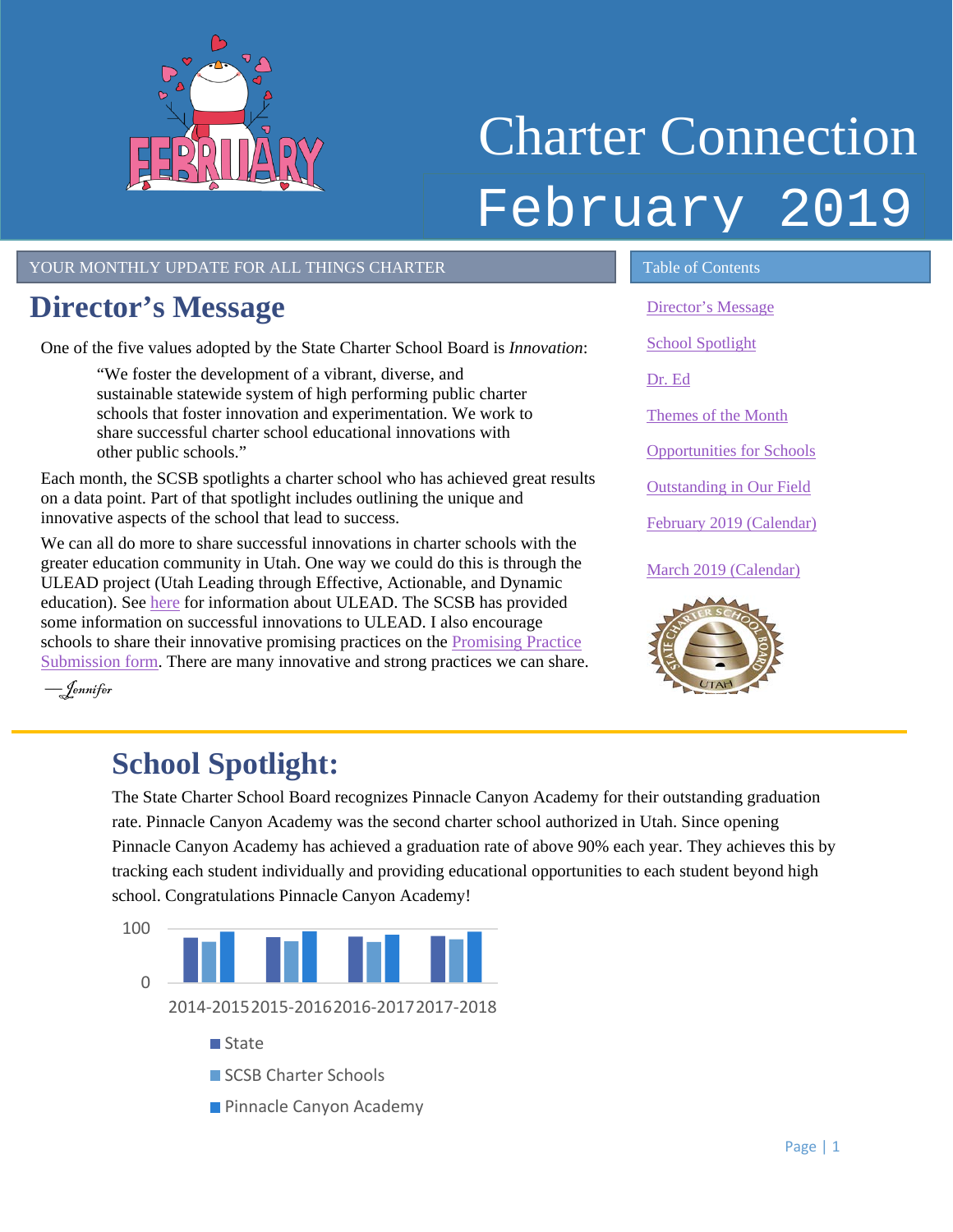## <span id="page-1-0"></span>**Dear Dr. Ed,**

I am super curious about how to increase student curiosity. How can teachers encourage students to ask more and deeper questions in school? And why does it matter? What kinds of questions should students and educators be asking each other? And what about the art of the follow-up question? How can schools teach that skill?

Sincerely, Curious about Curiosity

Dear Curious,

Educators *can* teach students how to ask their own questions by deliberately facilitating learning experiences during which students formulate, work with, improve upon, and use their own questions. Question formulations, much like other skills, is not honed simply through osmosis—students need

opportunities to ask their own questions and co-construct inquiry with their classmates. By practicing the skill, students can become more sophisticated question-askers. That does not always mean asking higher order questions; a question, whether closed-ended or open-ended, is only as good as the information it aims to elicit. Students who develop their question-formulation skills can use different types of questions for different purposes and improve their questions when necessary to guide their own learning. Even the youngest learners can be thoughtful follow-up questioners. A study on children's question-formulation behaviors, "Children's Questions and Adults' Answers," highlights an example of an almost 4-year-old girl who asks, "Mummy, is our roof a sloping roof?" After the mother affirms that their roof slopes, the child asks "Why?" The mother replies that most people have sloping roofs to allow the rain to run off. Otherwise, the rain would start coming through. The child asks one more follow-up question: "Does the rain just sit there on my school's flat roof?" This conversation shows how logical and calculated learners can be in making observations, posing questions, making connections, and asking follow-up questions to address gaps between their question, the answer, and their knowledge or understanding. When questioning is encouraged in the classroom, students can be extremely artful yet precise in their inquiry.

Dr. Ed U. Cation *(taken from an interview with Andrew P. Minigan, the director of strategy for the education program at the education nonprofit Right Question Institute Jan 9, 2019)*

### **Themes of the Month**

<span id="page-1-1"></span>Recently, questions have arisen regarding how special education funds should be spent. All special education funds are restricted, meaning that limited to serving students with disabilities. Such students are formally identified through an Individual Education Plan (IEP). These funds cannot be applied to students who have a 504 plan.

These funds can include salaries for teachers and paraprofessional who directly interact or supervise special education services. They may also apply to psychologists, social workers and health personnel who are providing relevant services, as well as instructional materials, supplies, and equipment. As restricted funds, special education funds cannot be applied to administrative costs, transportation, property or building rentals, or capital outlay.

If special education funds are applied to salary or benefits, a personnel activity report should be submitted monthly. These reports need to be signed by the employee and their supervisor prior to submission. Additional details can be found at the [November 2018 Charter School Directors Meeting](https://www.utahscsb.org/charter-directors-november-2018) or by contacting State Charter School Board staff.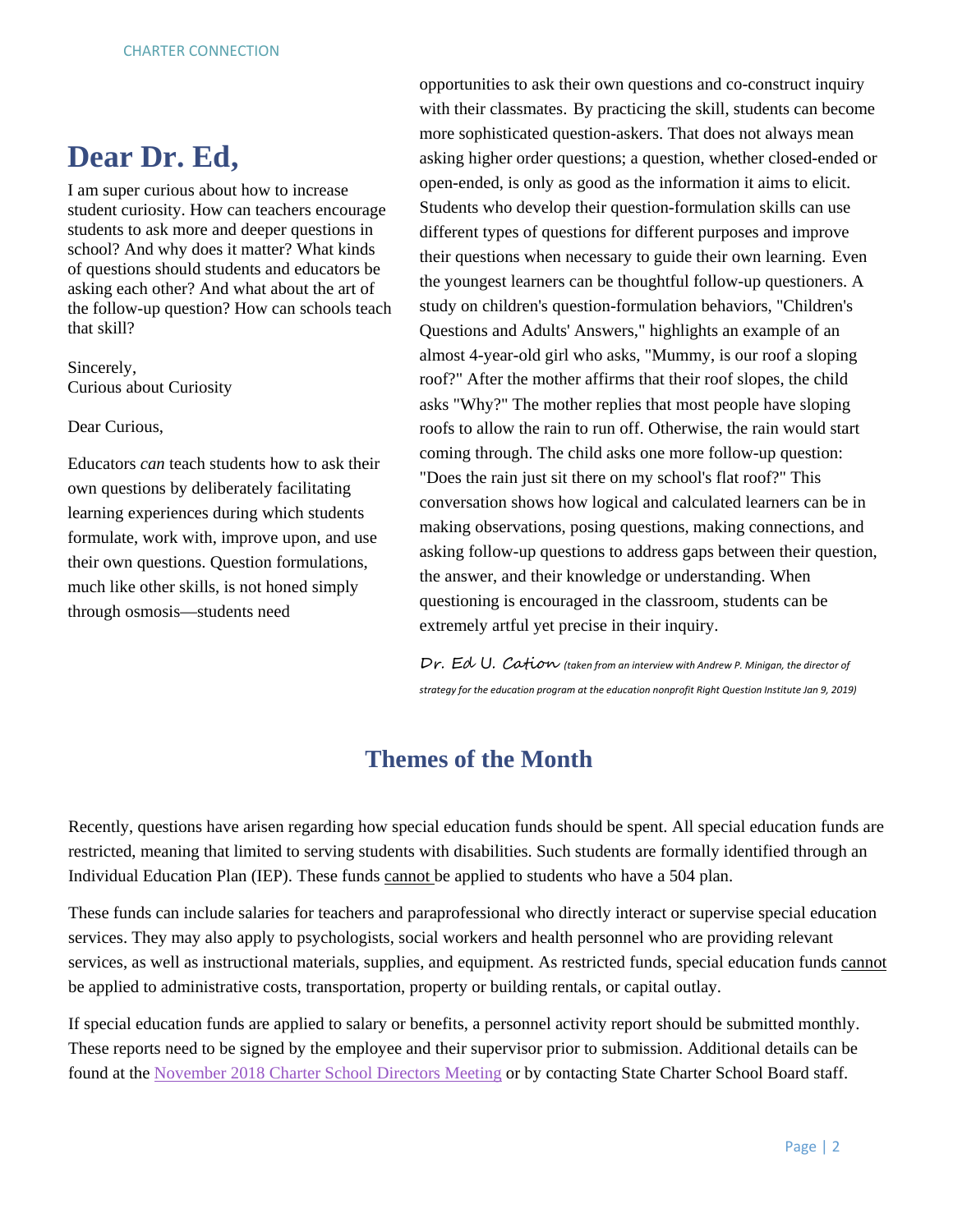## Opportunities for Schools

- <span id="page-2-0"></span>The Esther Katz Rosen Precollege Psychology Grant Program provides financial support for efforts aimed at improving the quality of education in psychological science and its application in the secondary schools for high ability students. Proposals must focus on supplying education for gifted and talented high school students. [More](https://drive.google.com/file/d/1WOzmyoTCxJQxOd7VEgnjgMiMN0IbLfhl/view?usp=sharing)  [information can be found here.](https://drive.google.com/file/d/1WOzmyoTCxJQxOd7VEgnjgMiMN0IbLfhl/view?usp=sharing) **Deadline is March 1, 2019.**
- Utah Shakespeare Festival's Shakespeare in the Schools performance of MacBeth. is at Pleasant Grove HS on Wednesday, March 20th at 9:45 am. Seats are \$3.00 ea. Tickets are first come, first served- reserve now. Questions? julie@johnhancockcs.org
- Utah Charter Seminars are fastly approaching. See the details and dates at [https://twitter.com/UtahSCSB/status/10](https://twitter.com/UtahSCSB/status/1088831561141768193) [88831561141768193](https://twitter.com/UtahSCSB/status/1088831561141768193)
- The Application of Intent to Participate for a new sponsor of the National School Lunch Program (NSLP) must be submitted to the USBE Child Nutrition Programs no later than February 15th. Information to apply can be found on the [public website](https://schools.utah.gov/cnp/nslp) in the tab titled, "Qualifying and Applying." [schoolnutritionprograms@schools.utah.g](mailto:schoolnutritionprograms@schools.utah.gov) [ov,](mailto:schoolnutritionprograms@schools.utah.gov) 801-538-7680
- Save these dates for your regional [seminar regarding special education](https://drive.google.com/file/d/1JEg657aeIGbM-BDTb7Z427Iprf1shI54/view?usp=sharing) topics! South – October 27 West – November 17 North – January 26 East – March 9

<span id="page-2-1"></span>



## Outstanding in Our Field

- Bruce Hunter, of City Academy, was named as the very first Employee of the Month for SCSB authorized schools!
- Itineris Early College High School is #23 on http://Study.com 's "2019 list of the 30 Top High School STEM Programs," the only HS from Utah recognized! Their FIND program, tech career development for marginalized youth, is funded by SCSB ISIP funds.
- Beehive student Trinity was selected as a National Honorable Mention recipient of the 2019 NCWIT Award for Aspirations in Computing!
- SCSB approved the new schools of Utah Mountain School, Mountain Sunrise Academy, and Bridge Elementary, along with the Replication of Monticello Academy, and the Satellite of Beehive Science & Technology Academy.
- Of SCSB schools, the school report card data shows: NUAMES had the highest % of points of ALL schools in Utah, AMES, Beehive, & UCAS were in the top 2%, Karl G Maeser is in the top 3%, and North Star Academy is in the top 5%! Thank you for serving students well!